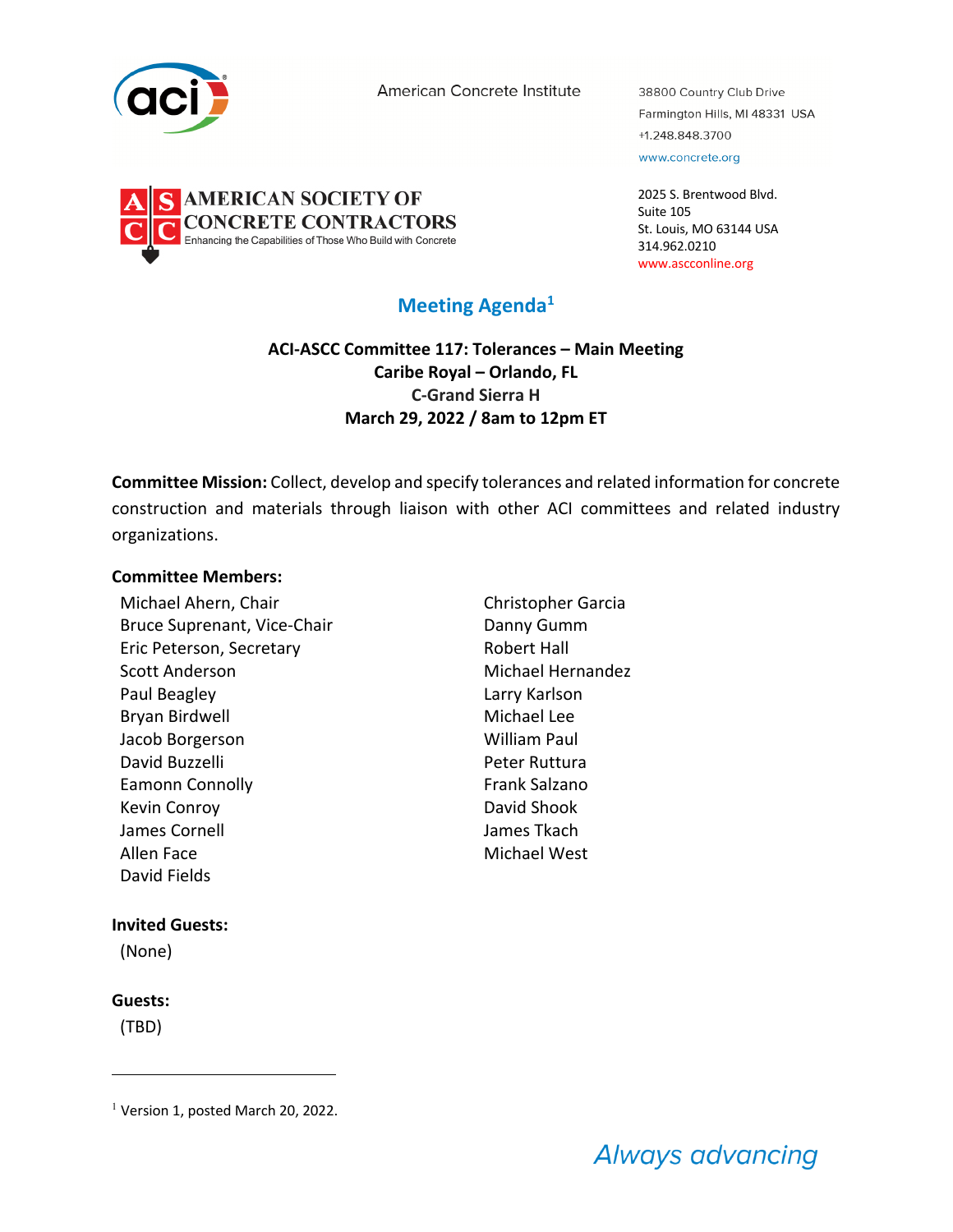#### **Convention Meeting Schedule**

| Committee                                                            | Date      | Time (ET)        | Location                      | Chair                     |
|----------------------------------------------------------------------|-----------|------------------|-------------------------------|---------------------------|
| 117 Tolerances                                                       | Tues 3/29 | 8am to 12pm      | C-Grand Sierra H              | Ahern and<br>Suprenant    |
| 117-A Editorial and<br><b>General Requirements</b>                   | Mon 3/28  | 2pm to 6pm       | C-Antigua 4                   | Cornell                   |
| 117-F Cast-in-Place<br><b>Floors</b>                                 | Mon 3/28  | 5pm to 6pm       | C-Regents<br>Boardroom        | Beagley                   |
| 117-L Laser Scanning                                                 | Tues 3/29 | 2pm to<br>330pm  | C-Bonaire 4                   | TBD                       |
| 117-N Tolerance Data                                                 | Mon 3/28  | 1pm to 2pm       | C-Curaco 6                    | Borgenson                 |
| 117-O Definition and<br>Application of<br><b>Minimum Local Areas</b> | Mon 3/28  | 8am to<br>1030am | C-Regents<br><b>Boardroom</b> | Discharged, No<br>Meeting |

#### **Agenda and Notes**

- **1. Administrative**
	- **a. Welcome from Chair**
	- **b. Complete sign-in sheets**
	- **c. Verification of quorum**
		- **i. Per pre-convention poll, expect up to 21 of 25 members for all or part of the meeting**
	- **d. Review and approval of meeting minutes**
		- **i. 10/19/2021 Online Meeting Minutes**

## **2. Subcommittee Reports**

- **a. Subcommittee A: General Requirements (Section 1) Chair: Jim Cornell** *Balloted, negatives resolved*
- **b. Subcommittee B: Materials (Section 2) Chair: Robbie Hall Update from Robbie Hall Paul Beagley's portion is ready for next ballot**
- **c. Subcommittee C: Foundations (Section 3) Chair: Peter Ruttura** *Balloted, negatives resolved*
- **d. Subcommittee D: Cast-In-Place for Concrete Buildings (Section 4) Chair: Michael Ahern Section 4.1 and 4.2 need to be balloted Section 4.3 nearly ready for ballot Section 4.4: balloted, and negatives resolved**